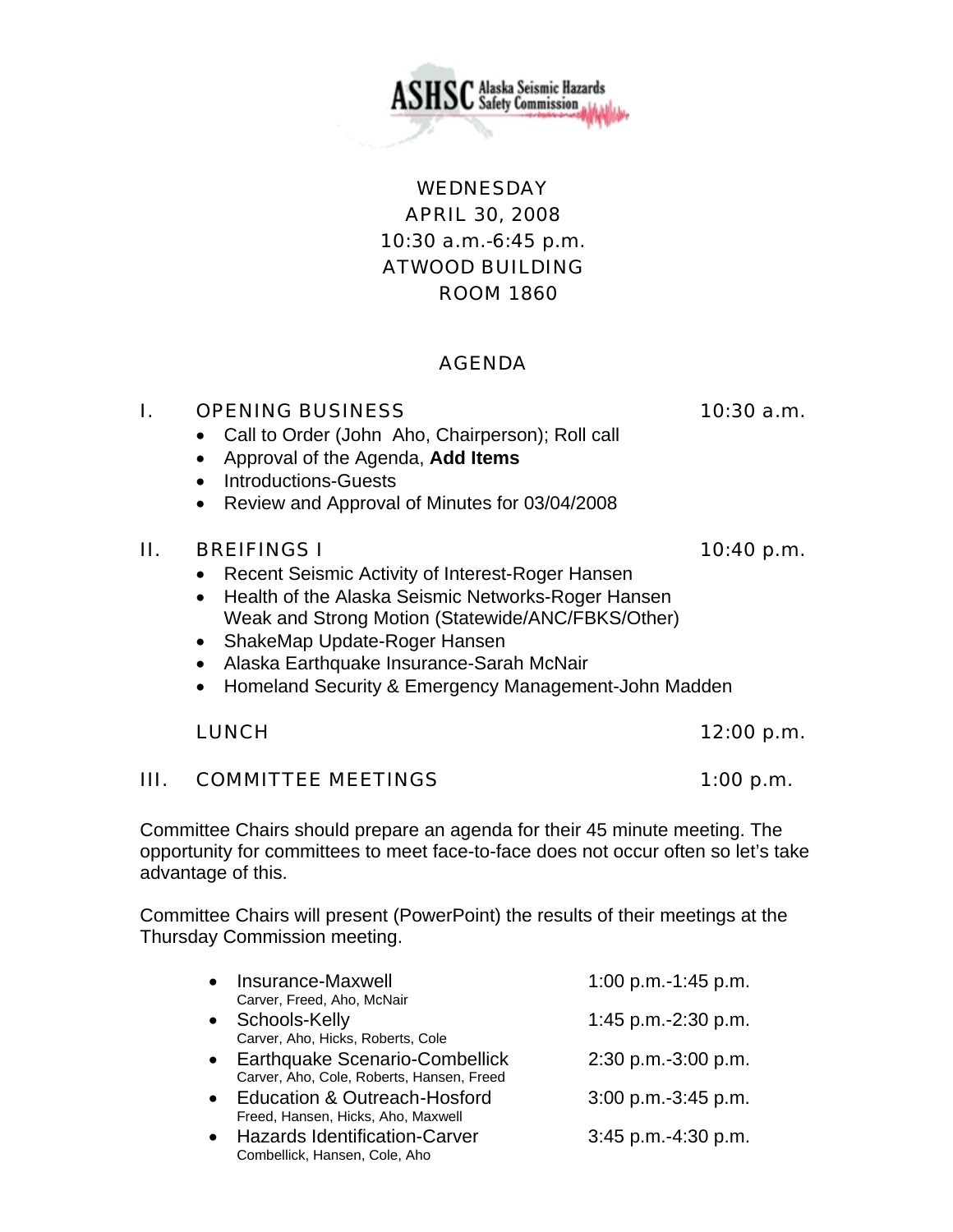

**WEDNESDAY** APRIL 30, 2008 (Continued)

## III. COMMITTEE MEETINGS (Continued)

| Response, Recovery, Loss Est.-Roberts 4:30 p.m.-5:15 p.m.<br>Aho, Kelly, Freed, Cole |                          |
|--------------------------------------------------------------------------------------|--------------------------|
| • Post Earthquake Planning-Carver<br>Aho, Hansen, Hicks, Combellick, Kelly, Roberts  | $5:15$ p.m.-6:00 p.m.    |
| Partnership-Aho<br>Carver, Hicks, Cole, Kelly                                        | $6:00$ p.m.- $6:45$ p.m. |

## IV. ADJOURNMENT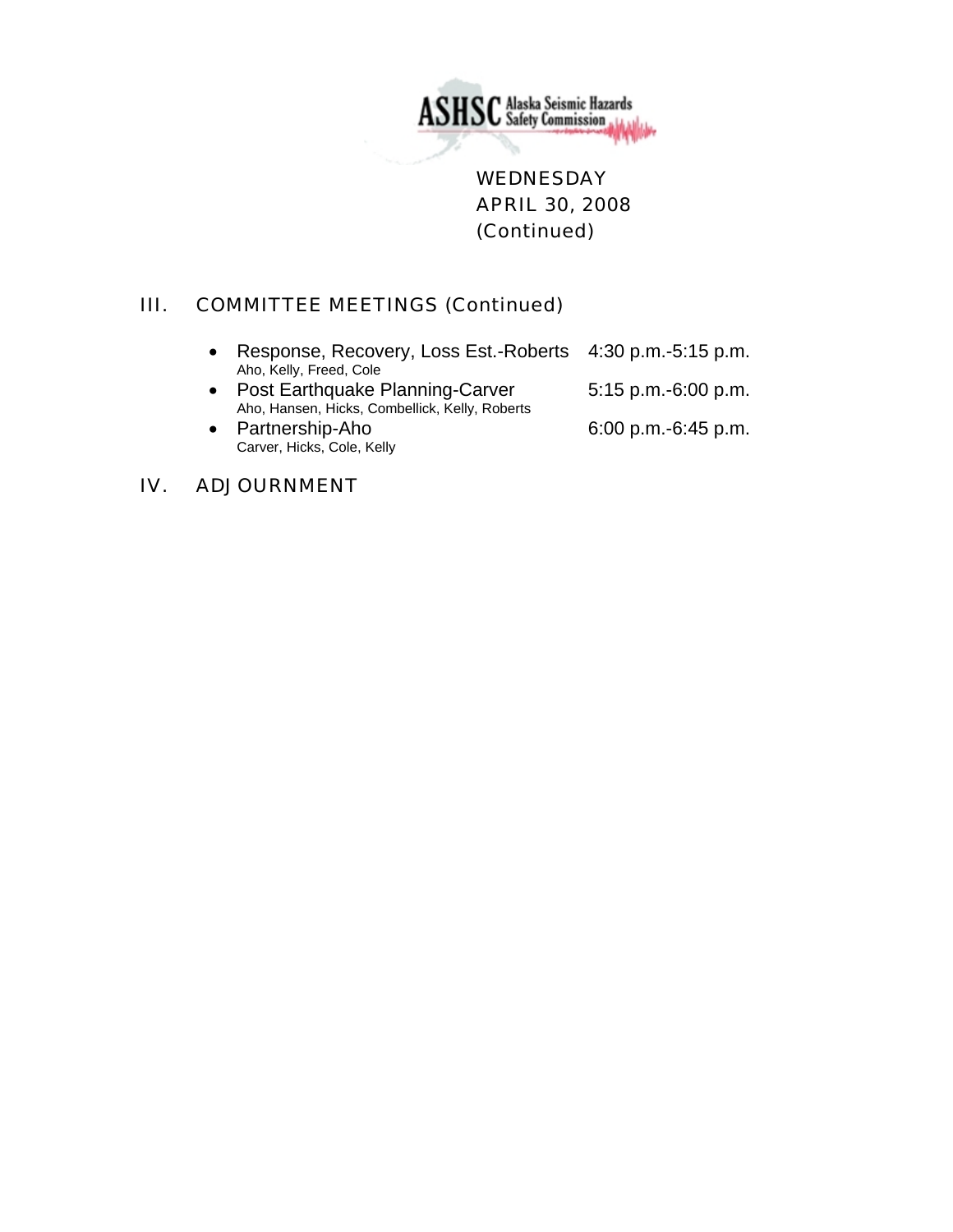MAY 1, 2008 8:30 a.m. – 4:30 p.m. ATWOOD BUILDING ROOM 1270

## AGENDA

### **I.** OPENING BUSINESS 8:30 a.m.

- Call to Order (John Aho, Chairperson); Roll call
- Approval of the Agenda, **Add Items**
- Introductions-Guests
- Review and Approval of Minutes –Completed 4/30/2008

## $II.$  BREIFINGS II 8:40 a.m.

- ANSS Update-Roger Hansen
- NOAA-States 2006 Act Interpretation Controversy-Roger Hansen
- North Slope Oil Field Earthquake Activity-Roger Hansen, Mark Roberts
- April 2008 WSSPC Meeting-John Aho, Mark Roberts
- MOA Ground Failure Study-David Cole
- MOA DES Update-TBA
- URS Port Seismic Study-Rod Combellick
- April 2008 National Earthquake Conference-John Aho
- WSSPC PowerPoint Presentation-Mark Roberts or Roger Hansen

### III. OLD BUSINESS 10:30 a.m.

- Action Items
	- o See 03/04/2008 Action Item List
- FY08 Report to the Legislature-John Aho
- At –Risk Schools Seismic Safety Retrofit, Update-Mark Roberts

### BREAK 11:00 a.m.

### IV. MEETINGS OF INTEREST 11:20 a.m.

- SERC, LEPCA Meeting Anchorage, AK May 14-15, 2008
- ANSS Implementation Committee-May 17, 2008?
- Alaska Council of School Administrators Anchorage, AK October 2008
- Alaska Assoc. of Secondary Schools Anchorage, AK October 2008
- 2014 National Earthquake Engineering Conference-Anchorage

**THURSDAY** 

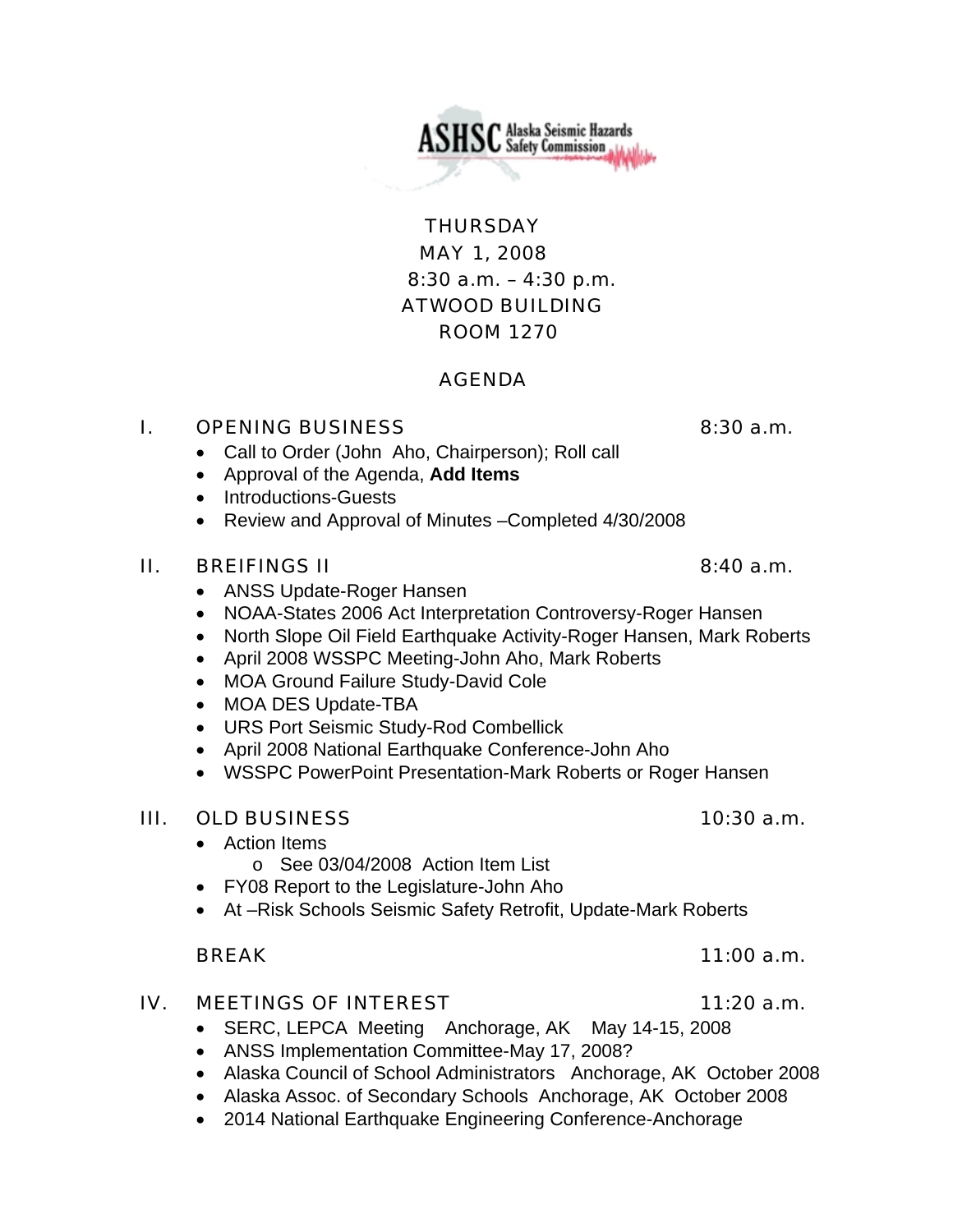

## **THURSDAY**  MAY 1, 2008 (Continued)

## V. CRITICAL DEADLINES 11:20 a.m.

- FY09 Budget to Legislature Current
- FY09 Draft Report December, 2008
- FY09 Final Report to Legislature January, 2009

## VI. NEW BUSINESS 11:30 a.m.

- Presentation to Linda Freed
- FY09 Budget Strategies-Rod Combellick
- Preparation of the FY09 Report to the Legislature-John Aho
- Presentation to SERC-John Aho
- Presentation to School Administrators Discussion-All
- Standard Meeting Date-All
- Future Briefings
	- o Anchorage Port Expansion
	- o FEMA- Forgit
	- o Emergency Operations Center Tour and Presentation

## VII. REPORTS 11:45 a.m.

- Chairperson
	- "Design Guide for Improving School Safety in Earthquakes, Floods, and High Winds", FEMA 424, January 2004
	- "Designing for Earthquakes-A Manual for Architects", FEMA 454, December 2006

## LUNCH 12:00 p.m.

• Committee Reports **1:00 p.m.** 

15 minute presentation, 5 minutes for questions

- **Insurance-Maxwell** 1:00 p.m.
- Schools-Kelly 1:20 p.m. .
- **Earthquake Scenario-Combellick** 1:40 p.m.
- Educ. & Outreach-Hosford 2:00 p.m.
- **Hazards Identification-Carver** 2:20 p.m.
- Response, Recovery-Roberts 2:40 p.m.
- **Post Earthquake Planning-Carver** 3:00 p.m.
- Partnership-Aho 3:20 p.m.